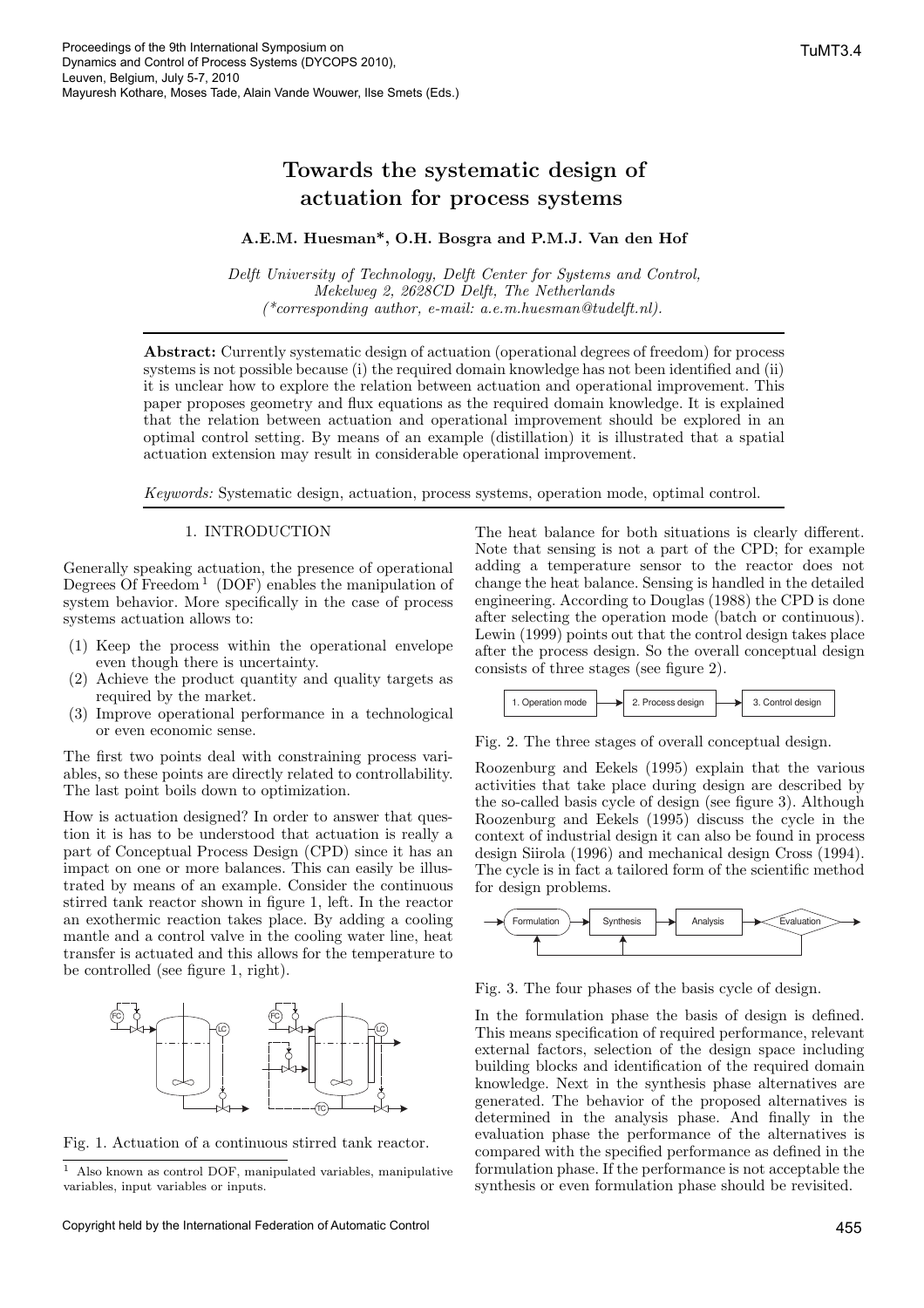We will now analyze CPD and especially the current practice of actuation design by means of the basis cycle of design:

- Formulation The basis of design of CPD boils down to: Given a certain operation mode and external factors come up with a process design that is feasible, safe, economically attractive and environmentally acceptable. Actuation is related to feasibility more specifically i/o controllability. Typical external factors are type of feed, the availability of utilities, ambient temperature range and so on. For actuation disturbances are the most important external factor. The building blocks for CPD are unit operations and they also span the design space. The knowledge on unit operations constitutes a major part of the domain knowledge. It is tempting to say that actuators are the building blocks for actuation and that the type of actuators (control valve, variable speed drive, etc.) span the design space. But does this mean that the domain knowledge for actuation is just related to actuators? The answer must be no since "there is a gap between an actuator and having an impact on one or more balances". It seems that there is a lack of domain knowledge on actuation. This invites the question: What is known in the literature about actuation? This question will be answered later.
- Synthesis Normally at least a few alternative CPD's are generated. These alternatives differ in reactor type, distillation sequence etc., so they differ with respect to the type and order of unit operations. It should be noted that actuation alternatives are not synthesized explicitly by the process engineer. So differences in actuation between the alternatives are "coincidental" rather than systematic. This situation is probably not a matter of focus but the logical result of the already perceived lack of domain knowledge on actuation.
- Analysis This phase deals with simulation but also with economic estimations. Actuation can be included by means of controllability calculations. All calculations are normally done in a short-cut way. For example in the case of continuous operation simulation is done by a static flowsheeter while controllability calculations are based on indices (relative gain array, minimum singular value, relative disturbance gain etc.).
- Evaluation All alternatives are compared with the basis of design. Typically a ranking takes place with respect to feasibility (this can include controllability), safety, economics and environmental performance. It should be noted that the CPD only reveals the impact of actuation on controllability. The possible influence of actuation on improving operational performance remains invisible. This is mainly a direct consequence of fixing the operation mode before the CPD (what is fixed can not be improved).

We will now return to the question: What is known in the literature about actuation? The contributions fall in two categories. The first category has to do with determining the number of DOF. Ponton (1994), Pham (1994) and Konda et al.  $(2006)$  provide alternatives for the "#variables minus #equations" approach which requires a detailed model, is time consuming and error sensitive. The second category connects process design or input selection with controllability. Fisher et al. (1988) explain that for an uncontrollable process design controllability can be restored by (i) adding more manipulative variables, (ii) overdesign of certain equipment and (iii) ignoring optimization of the least important operating variables. The authors give a few examples of (i): "add bypasses, add purge streams, add auxilliary condensers and reboilers" yet no systematic method is offered. Skogestad and Postlethwaite (1996) describe how an uncontrollable acid neutralization process (single tank with base injection) becomes controllable by a process design change (two tanks in series with separate base injection). However the authors don't explain the background of the design modification. An overview of i/o selection methods is presented by van de Wal and de Jager (2001). But the authors do not elaborate how a complete list of inputs can be obtained. Furthermore they define i/o selection as decisions on the number, location and type of actuators and sensors. As stated before actuation involves changes in the CPD, so actuation is not just a matter of placing a number of a certain type of actuators.

The discussion up till now shows that systematic design of actuation for process systems is not possible because of two outstanding questions:

- (1) What is the domain knowledge needed to understand actuation of process systems?
- (2) How can the relation between actuation and operational improvement be explored?

We will try to answer both questions. The rest of this paper is organized as follows. Section 2 focuses on the first question. Section 3 proposes a systematic method for generating actuation alternatives and discusses two options for restoring controllability. Section 4 compares the concept of operation mode with an optimal control setting as possibilities to explore the relation between actuation and operational improvement. Section 5 illustrates by means of an example (distillation) that a spatial actuation extension may result in considerable operational improvement. The last section summarizes the conclusions and provides suggestions for further work.

# 2. ACTUATION DOMAIN KNOWLEDGE

It was already mentioned that actuation enables the manipulation of system behavior. In the case of mechanical systems it is quite intuitive that actuation implies exerting force. However actuation of process systems is not a trivial issue; what is the process equivalent of applying force?

In this paper a process is defined as a system that converts material and/or energy 2 . In process systems four phenomena play an important role:

- (1) Chemical reaction.
- (2) Transfer of mass.
- (3) Transfer of heat.
- (4) Transfer of momentum.

All these phenomena involve fluxes <sup>3</sup> and geometry (volume or area). Combining this with the general viewpoint leads to: Actuation implies manipulation of fluxes and/or

 $2$  Energy conversion should be associated by material conversion but material conversion should not involve transmutation.

<sup>3</sup> In the case of chemical reaction, flux is also referred to as rate.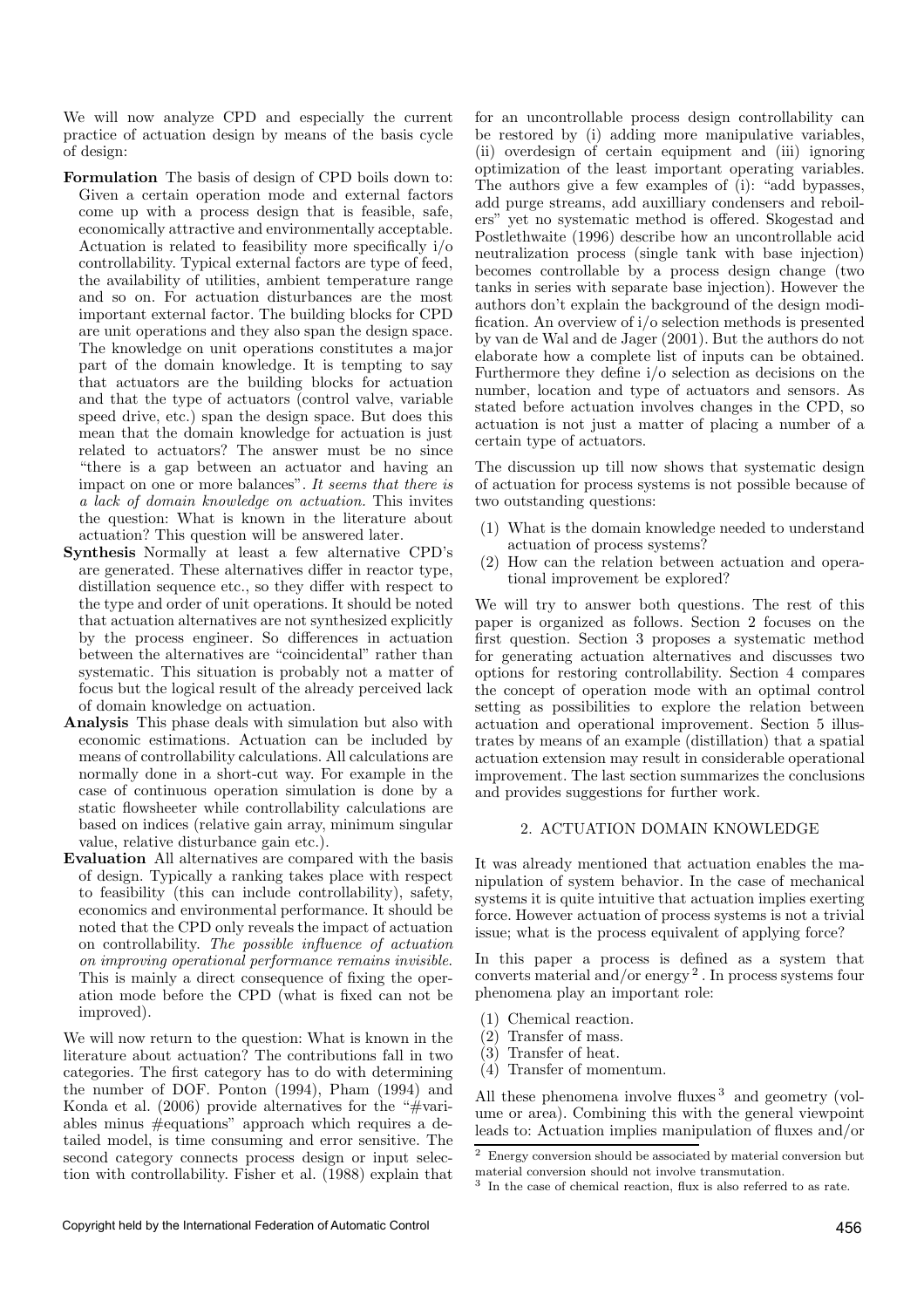geometry. Fluxes are the result of deviations from thermodynamic equilibrium. These deviations can be expressed as so-called driving forces. The relation between fluxes and driving forces is given by flux equations. From irreversible thermodynamics it is known that all flux equations contain a phenomenological coefficient and a driving force. This means that in principle each phenomena can be manipulated in three ways:

- By coefficient; for example mixing jets in fluidized beds manipulate the heat transfer coefficient.
- By driving force; for example reaction rates are often manipulated via the reactant concentration.
- By geometry; for example in flooded condensers the available heat exchange area is manipulated.

However often the coefficient is determined by material properties and/or flow conditions while the geometry is fixed during the process design. This then leaves only the option of actuation by driving force. By now it is probably clear that the role force plays in mechanical systems is fulfilled by driving force in process systems. It is worth noting that in the well known balance equation " $accumulation = in - out + production - conversion" all$ right hand side terms are in fact fluxes integrated over the relevant geometry.

# 3. GENERATING ACTUATION ALTERNATIVES

The essential point of the previous section is the insight: Actuation implies manipulation of fluxes and/or geometry. This insight allows to generate actuation alternatives in a systematic way:

- (1) Make a list of all the phenomena involved. The "list of four phenomena" serves as a starting point.
- (2) Select the phenomena that should be actuated. Consider the addition of extra fluxes.
- (3) Write down the flux equations of the selected phenomena. Indicate the relevant geometry.
- (4) Analyze the flux equations for the three actuation options; coefficient, driving force and geometry.

In the case of distributed systems fluxes can be place dependent. This opens the possibility of spatial actuation. However with the exception of reactors spatial actuation is not used much in process systems; most distributed systems are only actuated at one or both ends of the system. The authors of this paper believe that especially spatial actuation of process systems deserves more attention.

It was already mentioned that according to Fisher et al. (1988) controllability can be restored by (i) adding more manipulative variables, (ii) overdesign of certain equipment and (iii) ignoring optimization of the least important operating variables. The last option basically means accepting the situation as it is; not an attractive option. We will now compare option (i) and (ii) by means of an example. Consider a mixing process (figure 4, left).

In a mixer a large flow  $F_{in}$  is mixed with a small flow containing an additive  $F_{ad}$ . The objective is to keep the concentration of additive  $C$  in the outlet flow  $F_{out}$  at a fixed value regardless of fluctuations in  $F_{in}$ . For good mixing a certain minimal volume  $V$  is required, it is



Fig. 4. A mixing process; the flow scheme (left) and the block diagram (right).

assumed that this volume is sufficient and constant. The dynamic model for this process boils down to a total mass balance and a mass balance for the additive. The block diagram obtained after linearization is shown in figure 4, right. The two transfer functions are given by:

$$
P_d = \frac{K_d}{\tau s + 1} \tag{1}
$$

$$
P_u = \frac{K_u}{\tau s + 1} \tag{2}
$$

Suppose that the control is done by proportional feedback control with a gain  $K_c$ . Then disturbance rejection and setpoint tracking are given by:

$$
\frac{y(s)}{d(s)} = \frac{K_d}{\tau s + 1 + K_u K_c} \tag{3}
$$

$$
\frac{y(s)}{r(s)} = \frac{K_u K_c}{\tau s + 1 + K_u K_c} \tag{4}
$$

Here  $r$  is the setpoint and  $s$  the Laplace variable. For the base case the following values are taken:  $K_u = 1, K_d = 1$ ,  $K_c = 1$  and  $\tau = 10$ . In order to improve the closed-loop performance two possibilities are investigated:

- A design modification; the mixer volume is increased by a factor 10. Since  $\tau = V/(F_{in} + F_{ad})$ , this implies that  $\tau$  increases to 100.
- An actuation modification; the range is increased by a factor 10. Since this is the only limiting factor for pole placement  $K_c$  can be increased to 10.

The resulting bode plots (amplitude ratio only) of the sensitivity and complementary sensitivity functions are shown in figure 5.



Fig. 5. The amplitude ratio of the sensitivity (above) and complementary sensitivity (below) functions.

It is clear that the design and actuation modification both improve disturbance rejection. However this is not true for setpoint tracking; only the actuation modification gives a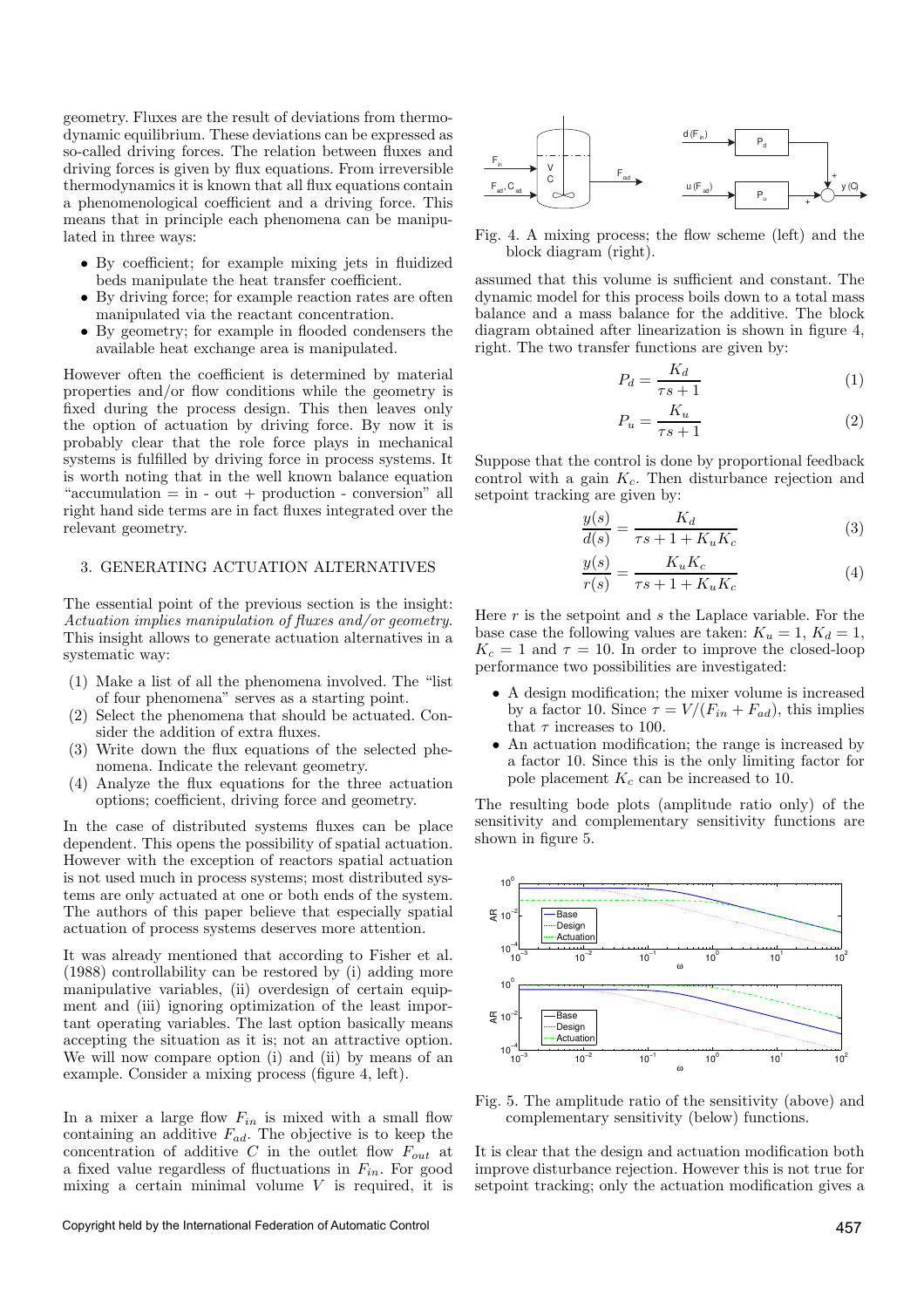better performance, the design modification actually leads to a worse performance. The explanation is straightforward, a larger volume helps to filter disturbances but also means a more sluggish response when changing the operating point. For actuation this trade-off between regulator and servo behavior simply does not exist, it improves both.

So controllability can indeed be restored by actuation as well as overdesign. However overdesign just improves regulator behavior at the expense of servo behavior. Actuation improves regulator as well as servo behavior. Furthermore overdesign will be a more expensive and less safe option than actuation since it directly translates in larger equipment size and increased intermediate storage. The conclusion is that restoring controlllability is preferably done by actuation. It is not difficult to grasp that this conclusion will hold in general for process systems.

#### 4. IMPROVING OPERATIONAL PERFORMANCE

As explained in the introduction the CPD is proceeded by the selection of an operation mode. There seems to be general agreement that at least four operation modes can be recognized:

- (1) Continuous; feed and product flow from and to the environment in a continuous way. All bulk chemicals are produced in this way.
- (2) Batch; feed and product flow from and to the environment in a discontinuous way. This mode is used for most specialty chemicals.
- (3) Fed-batch; as batch but the feed is introduced during (a part of) the batch. This mode is relevant for biochemical processes.
- (4) Periodic; the process is manipulated deliberately in a periodic way. This mode is used for example in flow reversal reactors.

The typical trajectories are shown in figure 6.

Only continuous operation can lead to a stationary situation (all internal process variables become constant over time). In the case of (fed-)batch operation accumulation of product takes place while periodic operation is deliberately non-stationary. It can be argued that more operation modes exist. For example a distillation column under total reflux is operated in a completely "closed" mode since there is no feed and product flow from and to the environment.

The choice for a particular mode is based on heuristics. And there are only heuristics available to guide the decision: Batch or continuous operation? Table 1 presents some of these heuristics, for more information see Douglas (1988) and Smith (1995). The idea behind table 1 is to estimate which mode is technically feasible and economically attractive.

Table 1. Continuous versus batch operation.

|                        | Batch              | Continuous            |
|------------------------|--------------------|-----------------------|
| <b>Production rate</b> | $< 1 * 10^6$ lb/yr | $> 10 * 10^6$ lb/yr   |
| Flexibility            | multi product      | single product        |
| <b>Reaction time</b>   | no limitation      | typically $<$ 30 min. |

Basically the use of a mode means that process operation is based on a class of trajectories. However process operation



Fig. 6. The trajectories for the various operation modes.

can also be based on an optimal control problem. Huesman et al. (2008) have formulated economic optimal operation as:

$$
\max \int_{0}^{t_f} \text{Profit.dat} \quad \text{s.t.} \begin{cases} \text{plant dynamics} \\ \text{operational limitations} \\ \text{ scheduling constraints} \end{cases} \tag{5}
$$

Here  $t_f$  stands for the time horizon. The authors explain that if the revenues are fixed the objective simplifies to the minimization of cost. An obvious question is now: What kind of operation (mode) results from such a formulation? Two general comments can be made:

• Huesman et al. (2008) show that the solution can be non-unique. Consider the following optimal control problem:

$$
\min \sum_{k=1}^{25} u_k \quad \text{s.t.} \begin{cases} 0 \le u_k \le 5\\ x_{k+1} = x_k + 0.25u_k\\ x_1 = 0\\ x_{25} = 2.5 \end{cases} \tag{6}
$$

Two possible solutions are shown in figure 7.



Fig. 7. The solution of optimal control problem (6).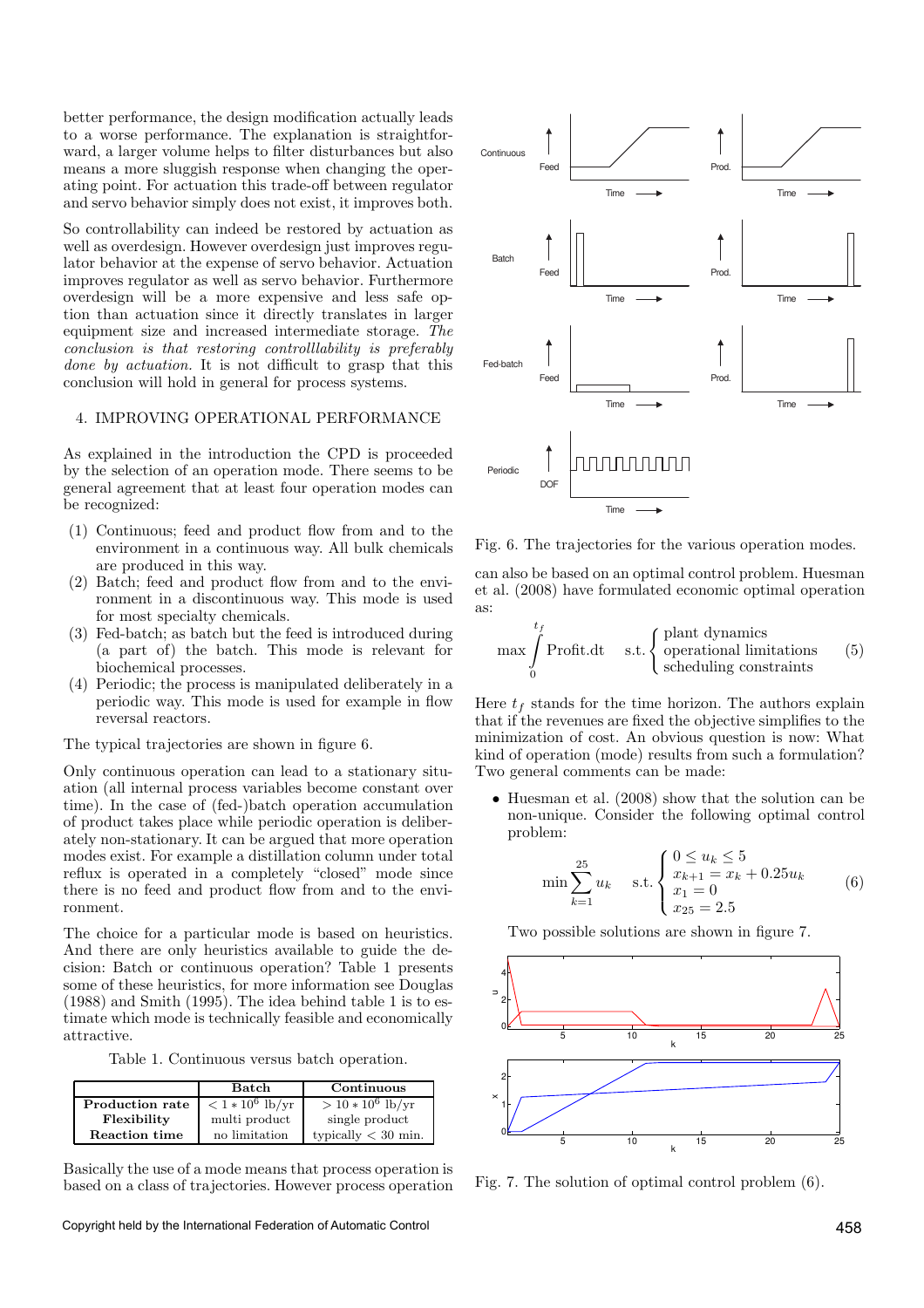However there are in fact an infinite number of solutions. Basically this means that an economic objective does not necessarily fix all degrees of freedom and lexicographic optimization should be considered. Similar results were found by van Essen et al. (2009) for economic optimization of oil production from petroleum reservoirs. It seems that the presence of integrators in the plant dynamics plays an important role in the occurrence of non-unique solutions.

• Rawlings and Amrit (2009) point out that in the case of a convex objective, a sufficient long time horizon and linear plant dynamics the optimal dynamic solution will converge to the optimal stationary solution (the so-called turnpike theorem). Consider the following optimal control problem:

$$
\max \sum_{k=1}^{25} 5x_k - 2u_k \quad \text{s.t.} \begin{cases} 0 \le u_k \le 5\\ x_{k+1} = 0.5x_k + 0.25u_k \ (7) \\ x_1 = 0 \text{ or } 4 \end{cases}
$$

The two unique solutions are shown in figure 8.



Fig. 8. The solution of optimal control problem (7).

Note that regardless of the initial condition the solution converges to  $u = 5$  and  $x = 2.5$ ; the optimal stationary solution. Of course plant dynamics are typically non-linear and this may lead for instance to periodic solutions.

Process operation based on operation mode is seriously limited by the concept of a fixed mode, the small number of modes (classes do not overlap) and the heuristics that are used to choose a particular mode. On the other hand process operation based on optimal control is only limited by the formulation of the optimal control problem. So operational improvement by actuation should be explored in an optimal control setting.

## 5. AN EXAMPLE: DISTILLATION

Here we will use the insight obtained in section 2 to extend the actuation of a distributed process system (distillation column) and the operational improvement will be investigated in an optimal control setting.

In a two-cut splitter a mixture of the components A and B is separated and B is stored in a product tank. In the normal case the distillation column is actuated by the feed F, the boilup V and the reflux  $L_{10}$  (see figure 9, left). Clearly the involved phenomenon is mass transfer between liquid and vapor phase. The transfer between the two phases depend on the transfer coefficient, the interface

Copyright held by the International Federation of Automatic Control 459

area and the distance from the vapor liquid equilibrium (driving force). The driving force is easy to manipulate by the liquid flow in the downcomers; for example  $L_9$ (see figure 9, right). So the actuation can be extended by adding  $L_2$  -  $L_9$  as DOF. The significant increase in the number of DOF, from three to 11, is a result of extending the distillation column with spatial actuation.



Fig. 9. A distillation system with normal (left) and extended actuation (right).

Both systems were used to solve an optimal control problem. The objective was to minimize  $\int_0^2 wF(t) + V(t)dt$  subject to system behavior, operational constraints and the terminal constraints  $M_T(2) = 1.1$  and  $x_T(2) = 0.2$ . The objective reflects the operational cost; feed plus energy, with w being the cost of feed over the cost of energy. Great care was taken to ensure a fair comparison between the normal and extended case. The optimal control problem was solved using dynamic optimization; the simultaneous approach based on an implicit Euler transcription. The implementation was done in the algebraic language GAMS with the solver CONOPT. The normal case is described in detail by Huesman et al. (2007). The results are shown in figure 10. In the case of normal actuation the objective value was 7.2327 while in the case of extended actuation it could at least go as low as  $4.6417$ ; this means a considerable improvement of 35%.



Fig. 10. The distillation system results for normal (left) and extended actuation (right).